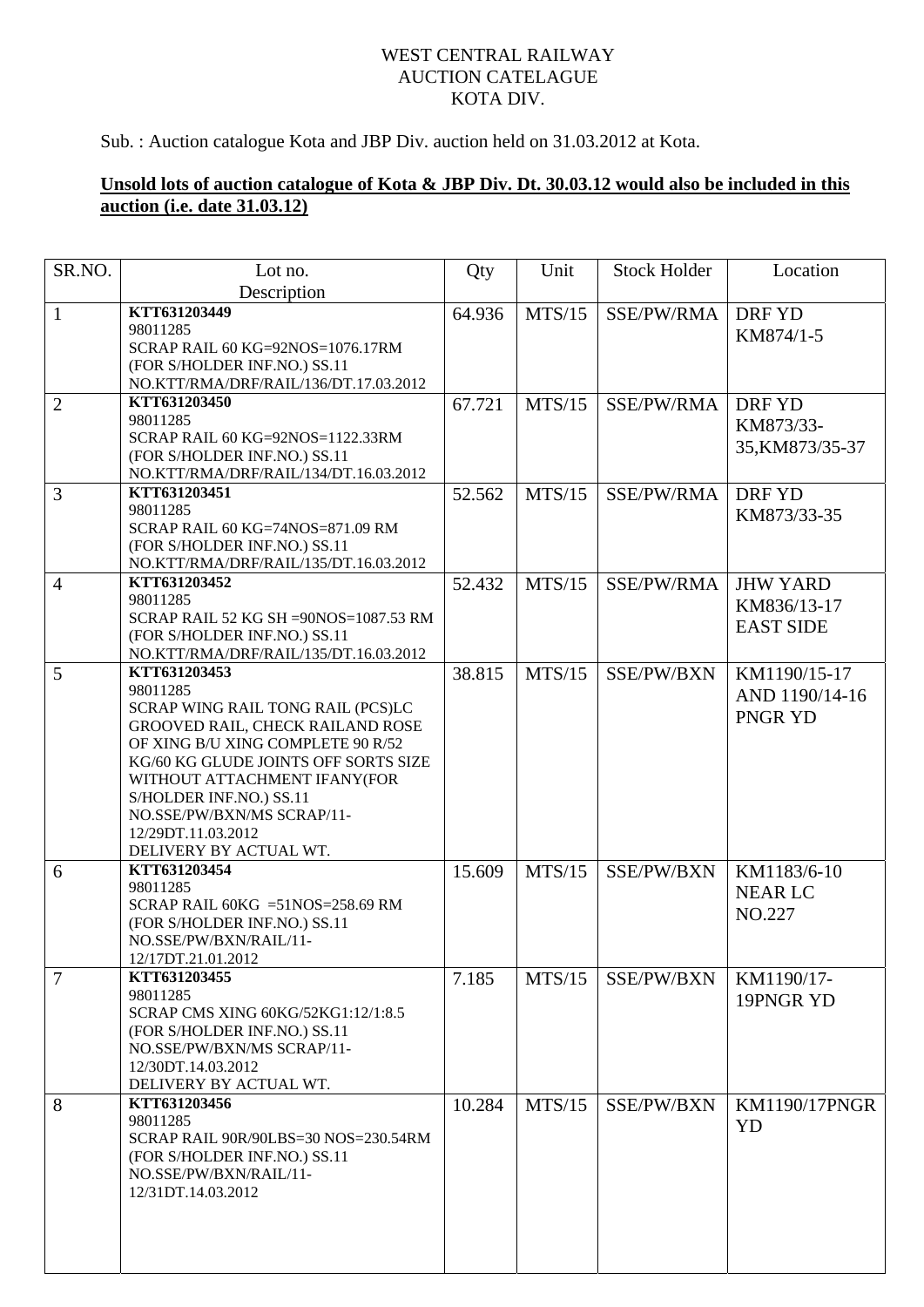| 9  | KTT631203457<br>98011285<br>SCRAP RAIL 52KG=169 NOS=1878.80RM<br>(FOR S/HOLDER INF.NO.) SS.11<br>NO.SSE/PW/BXN/RAIL/11-<br>12/26DT.08.03.2012                                                                                                                                           | 97.490 | MTS/15     | SSE/PW/BXN        | KM1190/12-16<br>AND 1189/30-<br>32A PNGR YD       |
|----|-----------------------------------------------------------------------------------------------------------------------------------------------------------------------------------------------------------------------------------------------------------------------------------------|--------|------------|-------------------|---------------------------------------------------|
| 10 | KTT631203458<br>98011285<br>SCRAP RAIL 52KG=179 NOS=1482.62RM<br>(FOR S/HOLDER INF.NO.) SS.11<br>NO.SSE/PW/BXN/RAIL/11-<br>12/27DT.08.03.2012                                                                                                                                           | 76.933 | MTS/15     | SSE/PW/BXN        | KM1190/15-29<br>PNGR YD                           |
| 11 | KTT631203459<br>98011285<br>SCRAP US WOODEN SLEEPER ORDINARY<br>P&C BRIDGE OFF SIZE (FOR S/HOLDER<br>INF.NO.) SS.11 NO.SSE/PW/BXN/WOODEN<br>SLEEPER /11-12/23DT.22.02.2012                                                                                                              | 70.67  | MTS/15     | SSE/PW/BXN        | KM1170/0-6<br><b>BXN YD</b>                       |
| 12 | KTT631203460<br>98011285<br>SCRAP ST SLEEPER P&C OFF SIZE WITH<br>AND WITHOUT SLID CHAIR=94 NOS =<br>339.96 RM (FOR S/HOLDER INF.NO.) SS.11<br>NO.SSE/PW/BXN/ST SLEEPER P&C/11-<br>12/24DT.22.02.2012                                                                                   | 12.417 | MTS/15     | SSE/PW/BXN        | KM1170/2-6<br><b>BXN YD</b>                       |
| 13 | KTT631203461<br>98011285<br>1-SCRAP U/S SLIDE CHAIR 52 KG 90R=654<br><b>NOS</b><br>2-SCRAP U/S MS CANTED BEARING<br>$PLATE = 2035 NOS$<br>3- SCRAP MS PLAN BEARING PLATE = 358<br>NOS (FOR S/HOLDER INF.NO.) SS.11<br>NO.SSE/PW/BXN/MS/11-12/25DT.22.02.2012<br>MODE OF DELIVERY BY NOS | 3047   | <b>NOS</b> | <b>SSE/PW/BXN</b> | SSE/PW/BXN<br><b>OFFICE</b><br><b>COMPOUND</b>    |
| 14 | KTT631203462<br>98011285<br>SCRAP RAIL 60 KG=135 NOS = $986.46$ NOS<br>(FOR S/HOLDER INF.NO.) SS.11<br>NO.SSE/PW/BXN/RAIL/11-<br>12/28DT.09.03.2012                                                                                                                                     | 59.523 | <b>MTS</b> | SSE/PW/BXN        | KM 1190/15-19<br>AND 1190/28-30<br>PNGR YD.       |
| 15 | KTT631203463<br>98011285<br>SCRAP RAIL 60 KG U/S = $125$ NOS = $821.17$<br>RM<br>(FOR S/HOLDER INF.NO.) SS.11<br>NO.KTT/SGZ/SVA<br>YD/RAIL/0347/04DT.06.03.2012                                                                                                                         | 59.559 | <b>MTS</b> | SSE/PW/SGZ        | KM 774/03-07<br><b>MP STATE</b>                   |
| 16 | KTT631203464<br>98011285<br>SCRAP RAIL 90 R/90LBS U/S = $54$ NOS = $542$<br>RM<br>(FOR S/HOLDER INF.NO.) SS.11<br>NO.KTT/SGZ/SGZ YD/RAIL/0348/05<br>DT.10.03.2012                                                                                                                       | 24.179 | <b>MTS</b> | SSE/PW/SGZ        | KM 788/17-19<br><b>MP STATE</b>                   |
| 17 | KTT631203465<br>98011285<br>SCRAP RAIL 87 LBS U/S = $33$ NOS = $303.45$<br>RM<br>(FOR S/HOLDER INF.NO.) SS.11<br>NO.KTT/SGZ/SGZ YD/CI/0349/06<br>DT.15.02.2011                                                                                                                          | 13.094 | <b>MTS</b> | SSE/PW/SGZ        | KM 788/17-19<br><b>SGZ YD M.P</b><br><b>STATE</b> |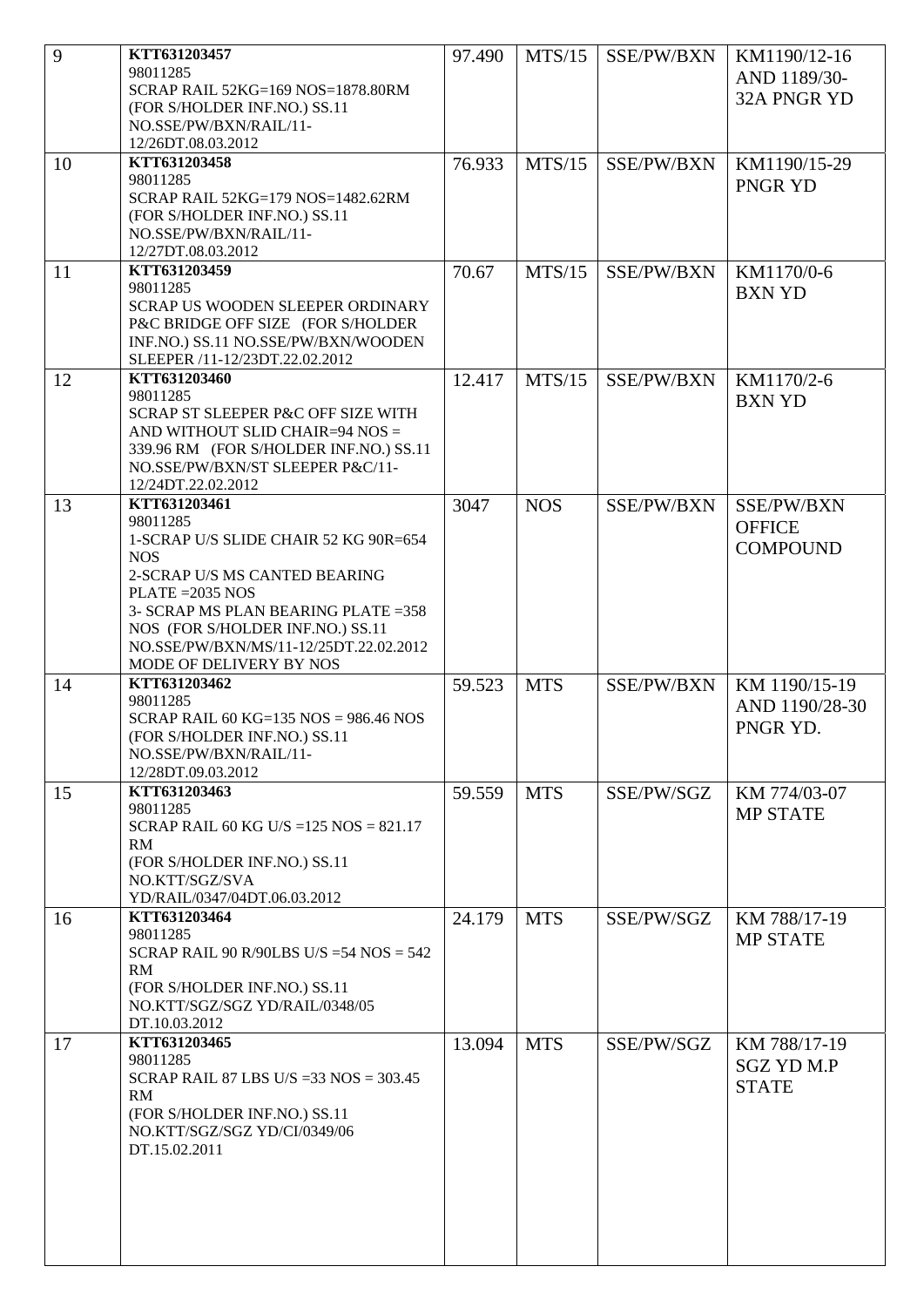| 18 | KTT631203466<br>98011285<br>SCRAP RAIL 52 KG = 57 NOS = 715.09 RM<br>(FOR S/HOLDER INF.NO.) SS.11<br>NO.PWI/CAG/SCRAP/11-12/05 DT.03.03.2012  | 37.106 | <b>MTS</b> | SSE/PW/CAG | $1-KM110/4-5$<br><b>LEFT SIDE</b><br>$2-KM-110/3-4$<br><b>LEFT SIDE</b><br>$3-KM-110/3-4$<br><b>LEFT SIDE</b> |
|----|-----------------------------------------------------------------------------------------------------------------------------------------------|--------|------------|------------|---------------------------------------------------------------------------------------------------------------|
| 19 | KTT631203467<br>98011285<br>SCRAP RAIL 52 KG = 99 NOS = 1005.39 RM<br>(FOR S/HOLDER INF.NO.) SS.11<br>NO.PWI/CAG/SCRAP/11-12/09 DT.03.03.2012 | 52.170 | <b>MTS</b> | SSE/PW/CAG | 1-KM96/3-4<br><b>LEFT SIDE</b><br>$2-KM-96/4-5$<br><b>LEFT SIDE</b><br>$3 - KM - 95/6 - 7$<br><b>RHS</b>      |

## WEST CENTRAL RAILWAY AUCTION CATELAGUE

| JBP DIV.       |                                                                                                                                                                                                                                                                                         |        |        |                     |                                                                           |  |  |
|----------------|-----------------------------------------------------------------------------------------------------------------------------------------------------------------------------------------------------------------------------------------------------------------------------------------|--------|--------|---------------------|---------------------------------------------------------------------------|--|--|
| SR.NO          | Lot no.<br>Description                                                                                                                                                                                                                                                                  | Qty    | Unit   | <b>Stock Holder</b> | Location                                                                  |  |  |
| $\mathbf{1}$   | JBP631203671<br>98080015<br><b>SCRAP CI POT 100 LBS BG</b><br><b>GR.II INCLUDE RESTED</b><br><b>BROKEN IN 14 STACK(FOR</b><br>S/HOLDER INF.NO.)SS.11 S-<br>4/CI POT/24 DT.30.06.2011                                                                                                    | 75.604 | MTS/15 | SSE/PW/KTE          | KM-1079/0-1 TO<br>1078/3-4 UP<br>KTE(S)                                   |  |  |
| $\overline{2}$ | JBP631203672<br>98080015<br>SCRAP CST-9(P) GR-I WITH<br><b>COUPPLED WITH TIE BAR</b><br><b>INTACT AND SOME BROKEN</b><br><b>7 STACKS BADLY CORODED</b><br><b>RESTED WITH MUD (FOR</b><br>S/HOLDER INF.NO.)SS.11 S-4/A<br>/JBP/SHR/SC/CST-9 COUPLED<br>TIE BAR 11-12/23<br>DT.20.02.2012 | 54.340 | MTS/15 | SSE/PW/SHR          | 1-KM-1043/9-<br>1044/0UP<br>2-KM-1043/8-9 UP<br>3-KM-1043/7-8 UP          |  |  |
| 3              | JBP631203673<br>98080015<br><b>SCRAP STEEL XING SLEEPER</b><br>WITH AND WITHOUT SLIDE<br>$CHAIR = 340 NOS = 1248.94 RM$<br>AND SLIDE CHAIR = 94 NOS<br>(FOR S/HOLDER INF.NO.)SS.11<br>JBP/SGP/STX/12 DT.18.03.2012<br><b>DELIVERY BY RM</b>                                             | 44.337 | MTS/15 | SSE/PW/SGP          | KM-812/7 TO<br>813/1 UP SIDE UP<br>& DN SIDE<br><b>BETWEEN PPS</b><br>YD. |  |  |